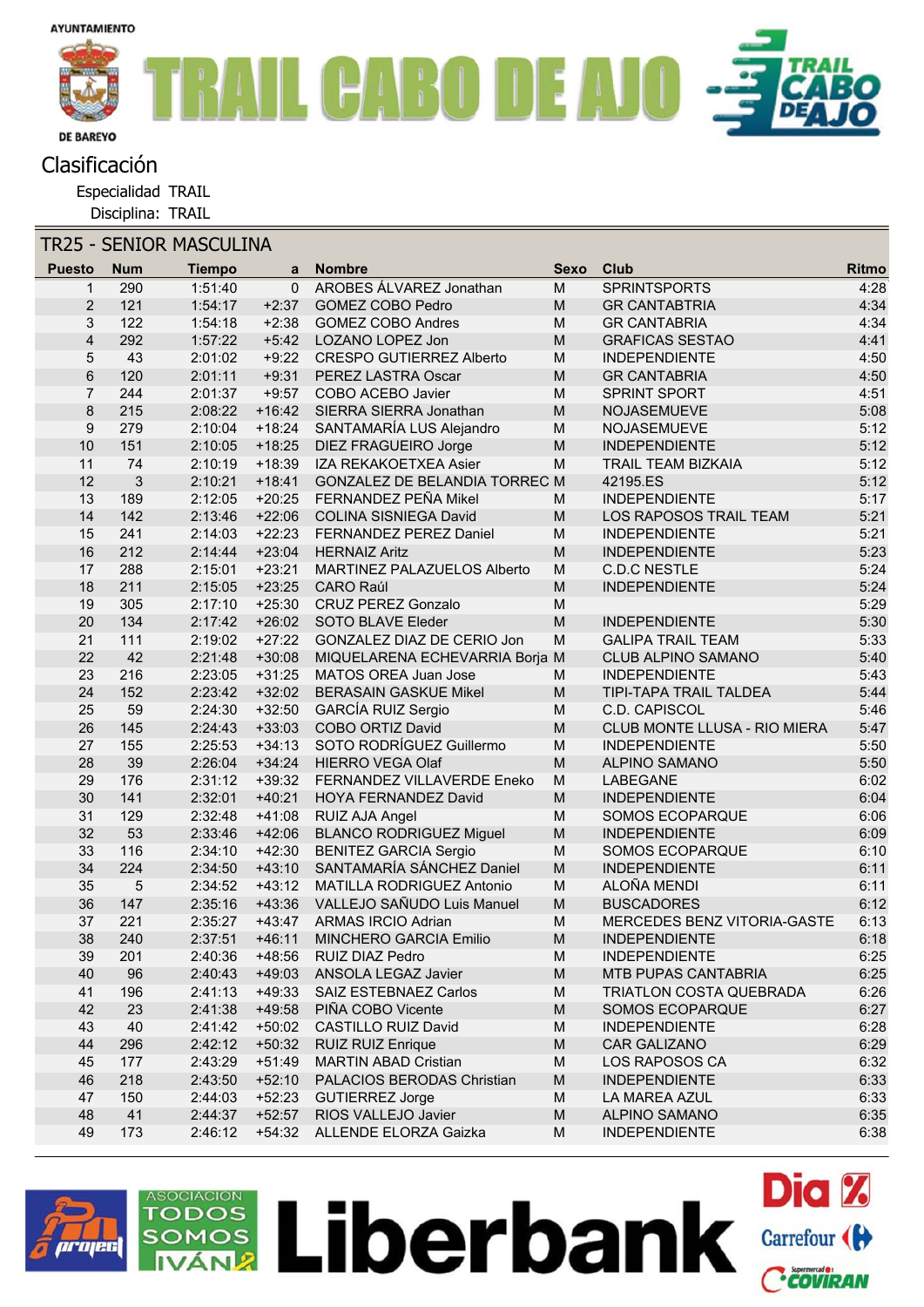

## Clasificación

Especialidad TRAIL

Disciplina: TRAIL

| <b>TR25 - SENIOR MASCULINA</b> |               |            |                     |                     |                                          |                                                                                                                 |                                             |              |
|--------------------------------|---------------|------------|---------------------|---------------------|------------------------------------------|-----------------------------------------------------------------------------------------------------------------|---------------------------------------------|--------------|
|                                | <b>Puesto</b> | <b>Num</b> | <b>Tiempo</b>       | a                   | <b>Nombre</b>                            | Sexo                                                                                                            | Club                                        | <b>Ritmo</b> |
|                                | 50            | 99         | 2:47:22             | $+55:42$            | MARTINEZ DE ALBENIZ ARCAUZ ASM           |                                                                                                                 | <b>MERCEDES-BENZ</b>                        | 6:41         |
|                                | 51            | 160        | 2:47:26             | +55:46              | POLANCO DIEZ Josu                        | м                                                                                                               | <b>GALIPA TRAIL TEAM</b>                    | 6:41         |
|                                | 52            | 168        | 2:47:27             | $+55:47$            | <b>DURANA ARKOTXA Erlantz</b>            | $\mathsf{M}% _{T}=\mathsf{M}_{T}\!\left( a,b\right) ,\ \mathsf{M}_{T}=\mathsf{M}_{T}\!\left( a,b\right) ,$      | <b>GALIPA TRAIL TEAM</b>                    | 6:41         |
|                                | 53            | 233        | 2:47:34             | $+55:54$            | GONZÁLEZ CERVANTES Jon                   | M                                                                                                               | S.D. KORRIKAZALEAK                          | 6:42         |
|                                | 54            | 302        | 2:47:43             | $+56:03$            | <b>CENDOYA GOMEZ Javier</b>              | M                                                                                                               |                                             | 6:42         |
|                                | 55            | 187        | 2:47:54             | $+56:14$            | <b>LAZA PEREZ Adrian</b>                 | M                                                                                                               | <b>ALPINO SAMANO</b>                        | 6:42         |
|                                | 56            | 66         | 2:47:57             | $+56:17$            | GONZÁLEZ LAISECA Adrián                  | $\mathsf{M}% _{T}=\mathsf{M}_{T}\!\left( a,b\right) ,\ \mathsf{M}_{T}=\mathsf{M}_{T}\!\left( a,b\right) ,$      | ALPINO SAMANO                               | 6:43         |
|                                | 57            | 55         | 2:48:06             | $+56:26$            | <b>MONSTEIRO Manu</b>                    | ${\sf M}$                                                                                                       | <b>JABALIES TRAIL TEAM</b>                  | 6:43         |
|                                | 58            | 75         | 2:48:17             | $+56:37$            | <b>COLINA RODRIGUEZ Adrian</b>           | ${\sf M}$                                                                                                       | <b>INDEPENDIENTE</b>                        | 6:43         |
|                                | 59            | 171        | 2:49:32             |                     | +57:52 ALONSO RUIZ Gonzalo               | M                                                                                                               | SOMOS ECOPARQUE                             | 6:46         |
|                                | 60            | 102        | 2:50:44             | $+59:04$            | PEREZ ANTOLIN Ivan                       | $\mathsf{M}% _{T}=\mathsf{M}_{T}\!\left( a,b\right) ,\ \mathsf{M}_{T}=\mathsf{M}_{T}\!\left( a,b\right) ,$      | <b>INDEPENDIENTE</b>                        | 6:49         |
|                                | 61            | 136        | 2:51:37             | $+59:57$            | <b>URBANO Aritz</b>                      | ${\sf M}$                                                                                                       | <b>INDEPENDIENTE</b>                        | 6:51         |
|                                | 62            | 104        | 2:52:26 +1:00:46    |                     | <b>SAEZMIERA Eneko</b>                   | ${\sf M}$                                                                                                       | <b>INDEPENDIENTE</b>                        | 6:53         |
|                                | 63            | 44         |                     | $2:53:32 +1:01:52$  | <b>URZELAI CARABIAS Oxel</b>             | M                                                                                                               | <b>INDEPENDIENTE</b>                        | 6:56         |
|                                | 64            | 54         |                     | $2:53:33 +1:01:53$  | <b>COLAS Alvaro</b>                      | $\mathsf{M}% _{T}=\mathsf{M}_{T}\!\left( a,b\right) ,\ \mathsf{M}_{T}=\mathsf{M}_{T}\!\left( a,b\right) ,$      | <b>JABALIES TRAIL TEAM</b>                  | 6:56         |
|                                | 65            | 8          |                     | $2:53:48 +1:02:08$  | CABALERO BRAVO Gorka                     | M                                                                                                               | <b>INDEPENDIENTE</b>                        | 6:57         |
|                                | 66            | 153        |                     | 2:54:14 +1:02:34    | PUENTE MAZA Héctor                       | M                                                                                                               | CLUB MONTE LUSA-RIO MIERA                   | 6:58         |
|                                | 67            | 132        |                     | $2:54:15 +1:02:35$  | <b>ALBO BADA Manuel</b>                  | M                                                                                                               | MONTE LLUSA-RIO MIERA                       | 6:58         |
|                                | 68            | 200        |                     | $2:55:54$ +1:04:14  | <b>RUIZ CARRERA Roberto</b>              | $\mathsf{M}% _{T}=\mathsf{M}_{T}\!\left( a,b\right) ,\ \mathsf{M}_{T}=\mathsf{M}_{T}\!\left( a,b\right) ,$      | <b>INDEPENDIENTE</b>                        | 7:02         |
|                                | 69            | 304        |                     | $2:56:45 +1:05:05$  | MARTÍNEZ ARANGO Sergio                   | M                                                                                                               |                                             | 7:04         |
|                                | 70            | 98         | 2:57:44 +1:06:04    |                     | <b>TORREALDAY BEISTEGUI Josu</b>         | $\mathsf{M}% _{T}=\mathsf{M}_{T}\!\left( a,b\right) ,\ \mathsf{M}_{T}=\mathsf{M}_{T}\!\left( a,b\right) ,$      | <b>INDEPENDIENTE</b>                        | 7:06         |
|                                | 71            | 197        |                     | $2:59:30 +1:07:50$  | AYARZA ISPIZUA Javier                    | M                                                                                                               | <b>INDEPENDIENTE</b>                        | 7:10         |
|                                | 72            | 275        |                     | $3:00:32 +1:08:52$  | RAMOS MACÍAS Fernando                    | $\mathsf{M}% _{T}=\mathsf{M}_{T}\!\left( a,b\right) ,\ \mathsf{M}_{T}=\mathsf{M}_{T}\!\left( a,b\right) ,$      | VIAFARMA - CLÍNICA DENTAL CIFU              | 7:13         |
|                                | 73            | 81         |                     | $3:00:58 +1:09:18$  | PÉREZ RODRÍGUEZ Christian                | M                                                                                                               | <b>JABALÍES TRAIL TEAM</b>                  | 7:14         |
|                                | 74            | 105        |                     | $3:01:02 +1:09:22$  | <b>ECHEANDIA VICENS Ivan</b>             | $\mathsf{M}% _{T}=\mathsf{M}_{T}\!\left( a,b\right) ,\ \mathsf{M}_{T}=\mathsf{M}_{T}\!\left( a,b\right) ,$      | <b>INDEPENDIENTE</b>                        | 7:14         |
|                                | 75            | 301        |                     | $3:02:07 +1:10:27$  | AGUILAR SÁNCHEZ Jaime                    | M                                                                                                               |                                             | 7:17         |
|                                | 76            | 58         | $3:02:37 +1:10:57$  |                     | <b>HIGUERA AMOR Enrique</b>              | $\mathsf{M}% _{T}=\mathsf{M}_{T}\!\left( a,b\right) ,\ \mathsf{M}_{T}=\mathsf{M}_{T}\!\left( a,b\right) ,$      | <b>INDEPENDIENTE</b>                        | 7:18         |
|                                | 77            | 226        |                     | $3:02:49 +1:11:09$  | NÚÑEZ SANTOS David                       | M                                                                                                               | <b>INDEPENDIENTE</b>                        | 7:18         |
|                                | 78<br>79      | 94<br>260  |                     | $3:03:47 +1:12:07$  | RIVAS GUEMES Agustin<br>DIEZ AEDO Javier | M                                                                                                               | <b>SOMOS ECOPARQUE</b>                      | 7:21<br>7:23 |
|                                | 80            | 135        | $3:04:50 +1:13:10$  | $3:04:55$ +1:13:15  | <b>GARCÍA ARISTU Juan José</b>           | M<br>$\mathsf{M}% _{T}=\mathsf{M}_{T}\!\left( a,b\right) ,\ \mathsf{M}_{T}=\mathsf{M}_{T}\!\left( a,b\right) ,$ | <b>INDEPENDIENTE</b>                        | 7:23         |
|                                | 81            | 257        |                     | $3:05:34 +1:13:54$  | RIVAS SANCHEZ Jesus                      | M                                                                                                               | <b>RUTASNAVARRA</b><br><b>KTT GRUPO ZEM</b> | 7:25         |
|                                | 82            | 62         | $3:06:14 +1:14:34$  |                     | <b>GIL BUSTILLO Tomas</b>                | $\mathsf{M}% _{T}=\mathsf{M}_{T}\!\left( a,b\right) ,\ \mathsf{M}_{T}=\mathsf{M}_{T}\!\left( a,b\right) ,$      | <b>INDEPENDIENTE</b>                        | 7:26         |
|                                | 83            | 70         |                     | $3:06:58 +1:15:18$  | SOLAR GARCÍA Alvaro                      | M                                                                                                               | <b>INDEPENDIENTE</b>                        | 7:28         |
|                                | 84            | 107        | $3:13:25 +1:21:45$  |                     | <b>GRANADOS ORTEGO Imanol</b>            | $\mathsf{M}% _{T}=\mathsf{M}_{T}\!\left( a,b\right) ,\ \mathsf{M}_{T}=\mathsf{M}_{T}\!\left( a,b\right) ,$      | <b>INDEPENDIENTE</b>                        | 7:44         |
|                                | 85            | 45         | $3:13:29 + 1:21:49$ |                     | PEDRAJA BARCENA Jose Manuel              | ${\sf M}$                                                                                                       | <b>INDEPENDIENTE</b>                        | 7:44         |
|                                | 86            | 139        | $3:14:21 + 1:22:41$ |                     | <b>VILLEGAS CELIS Raul</b>               | M                                                                                                               | <b>INDEPENDIENTE</b>                        | 7:46         |
|                                | 87            | 198        |                     | $3:17:14 + 1:25:34$ | <b>URGOITI BILBAO Ander</b>              | M                                                                                                               | <b>INDEPENDIENTE</b>                        | 7:53         |
|                                | 88            | 291        |                     | $3:17:18 + 1:25:38$ | ROLDÁN RÁBAGO Daniel                     | ${\sf M}$                                                                                                       | <b>INDEPENDIENTE</b>                        | 7:53         |
|                                | 89            | 272        |                     | $3:17:20 + 1:25:40$ | <b>CRUZ PEREZ David</b>                  | M                                                                                                               | <b>OZONO</b>                                | 7:53         |
|                                | 90            | 27         |                     | $3:18:42 + 1:27:02$ | GÓMEZ VILLEGAS Nacho                     | ${\sf M}$                                                                                                       | <b>INDEPENDIENTE</b>                        | 7:56         |
|                                | 91            | 308        |                     | $3:20:10 + 1:28:30$ | MARTINEZ CEPEDAL Adolfo                  | M                                                                                                               |                                             | 8:00         |
|                                | 92            | 234        |                     | $3:24:03 +1:32:23$  | <b>HAMETE Nordi Mohand</b>               | $\mathsf{M}% _{T}=\mathsf{M}_{T}\!\left( a,b\right) ,\ \mathsf{M}_{T}=\mathsf{M}_{T}\!\left( a,b\right) ,$      | <b>INDEPENDIENTE</b>                        | 8:09         |
|                                | 93            | 235        |                     | $3:24:13 +1:32:33$  | <b>MARTINEZ MENEZO Adrian</b>            | M                                                                                                               | <b>INDEPENDIENTE</b>                        | 8:10         |
|                                | 94            | 162        |                     | $3:24:40 +1:33:00$  | RODRÍGUEZ SANTAMARÍA Endika              | ${\sf M}$                                                                                                       | <b>INDEPENDIENTE</b>                        | 8:11         |
|                                | 95            | 77         |                     | $3:24:42 +1:33:02$  | GÓMEZ MEDINA Aitor                       | M                                                                                                               | <b>INDEPENDIENTE</b>                        | 8:11         |
|                                | 96            | 46         |                     | $3:24:55$ +1:33:15  | PASCUAL OLALLA Juan Pablo                | M                                                                                                               | CLUB DEPORTIVO BUELNA                       | 8:11         |
|                                | 97            | 156        |                     | $3:29:39 + 1:37:59$ | ALCEGA VEGAS Aldo                        | M                                                                                                               | <b>INDEPENDIENTE</b>                        | 8:23         |
|                                | 98            | 311        | $3:32:01 + 1:40:21$ |                     | MANZANAS GUTIERREZ Raul                  | ${\sf M}$                                                                                                       |                                             | 8:28         |
|                                |               |            |                     |                     |                                          |                                                                                                                 |                                             |              |



**ASOCIACIÓN TODOS** 

1OS